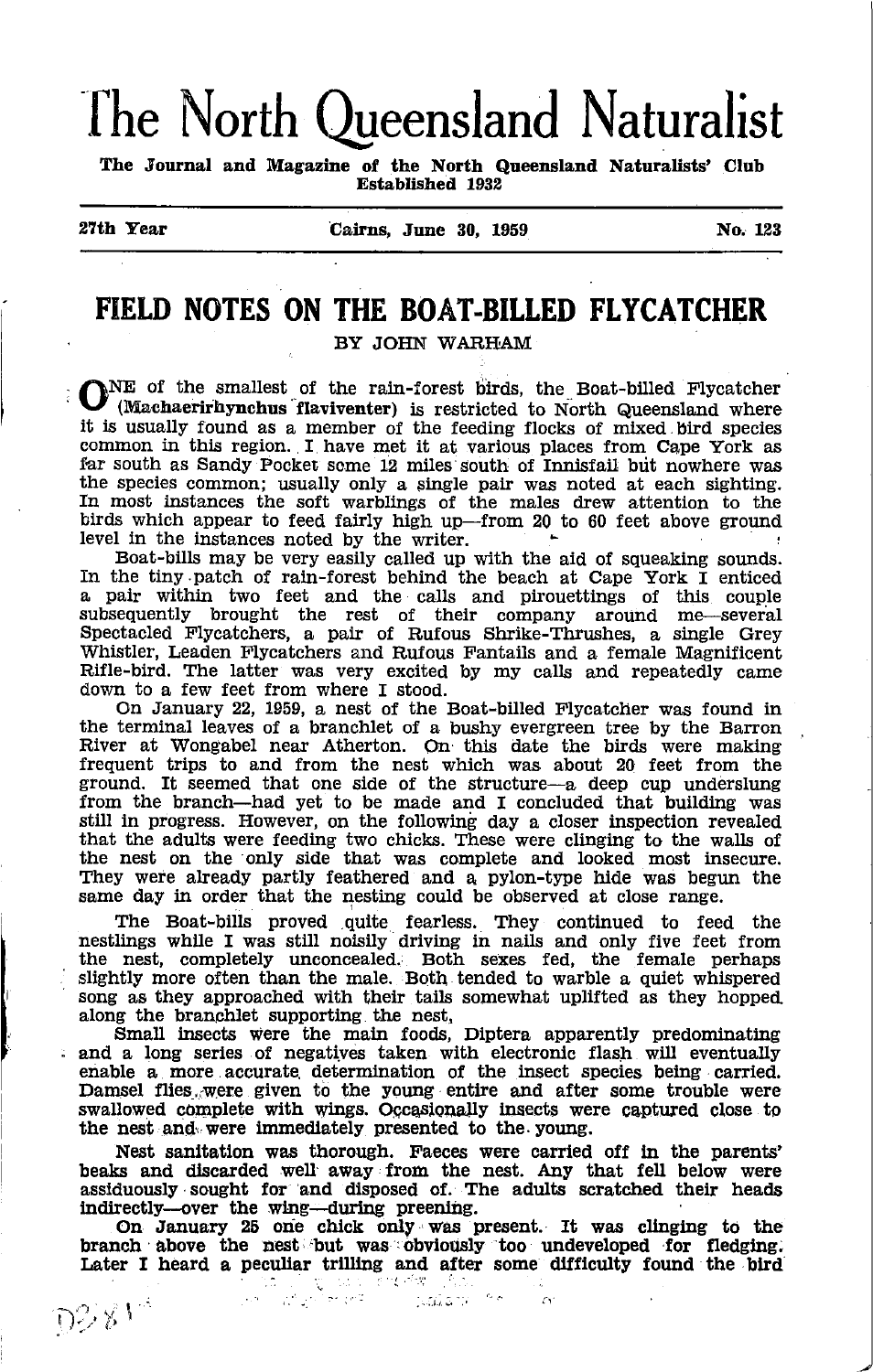responsible: the missing chick had fallen into thick bladey grass. On being replaced in the nest this young bird continued to trill at regular intervals for a long time and it also shivered the whole of its body as if shocked. It received three feeds in rapid succession and seemed quite recovered when last seen. Its fellow nestling, satiated apparently by its recent monopoly of the food, made no attempt to beg, but it did voice a soft chirrup, a note common to both chicks and quite distinct from the trilling call.

Both chicks were still clinging to the branch on January 26 but on the next day the nest was empty. The female Boat-bill was feeding one of the young whose trillings from the grass about five yards from the nest tree, were directing its parent's actions.

## **COLLECTING TRIP TO NORTHERN AUSTRALIA**

BY PHILLIP H. COLMAN (N.S.W.)

HAVE just returned from a wonderful trip to Queensland, which lasted not quite four months. In that time I saw quite a bit of the coast, especially north from Gladstone right through to Thursday Island. The purpose of the trip was mainly to collect marine and land shells from every locality possible for the Australian Museum in Sydney, and the Academy of Natural Sciences of Philadelphia, U.S.A. (The latter had financially aided me.) However, lookout was kept for other phyla, especially certain groups of insects belonging to the orders Hemoptera and Lepidoptera.

Following is a brief account of the material collected, in which mention will be made of interesting or rare specimens found. I take this opportunity when the matter of methods on Nustralian Museum Director, who kindly gave the information on the Leaf-hoppers collected; the late Mr. Anthony Musgrave, formerly Curator of Entomology at the Australian Museum, who likewise

the Capricorn Group of Islands off Gladstone. In this already well-studied area little material was collected which would warrant mentioning in an article of this nature. However, mention should be made of several shells which were found in the stomachs of two fish caught in this area. The fish were the so-called Sweet-lip Bream, Lethrinus chrysostomus Richardson, and the Baldy Bream, Paradented bitorquatus Cockerell. About a dozen species were found, the commonest being Stomatella rufescens Gray and Natica simiae Deshayes. Others were the small Gena caledonica Crosse and G. nigra Quoy and Gaimard, Quibulla adamski Menke and the related Lilva cutieulifera Smith. Another common one was Monilea striatula (Garrett). All were found in fish caught at a depth of about 10 fathoms, and were taken wherever these fish were caught, all over the reef.

After a week at Rockhampton I went on to Bowen where, unfortunately, bad tides did not allow much marine collecting to be done. One shell worth noting was a rather good specimen of the uncommon Tudieula armigera A. Adams, brought in by hermit crabs from deeper water. Lepidoptera collected included the interesting Clear-wing Hawk moths, of which one species, Cephonodes hylas, was caught. Later, at Port Douglas, I found the eggs and larvae of this same species on the Gardenia food-plant. Some of the many species of butterflies taken included the beautiful Danaida affinis affinis Fabr., Cupha prosope prosope Fabr., the lovely little fast-flying Precis orithya albicincta Butl., and the equally beautiful Amblypodia amytis amphis Hewitson. Altogether, 32 species of

Lepidoptera were taken here.<br>
Next stop was Magnetic Island, where many Leaf-hoppers, including some new species, were collected, mainly on Eucalypts and Acaclas growing

#### Page 2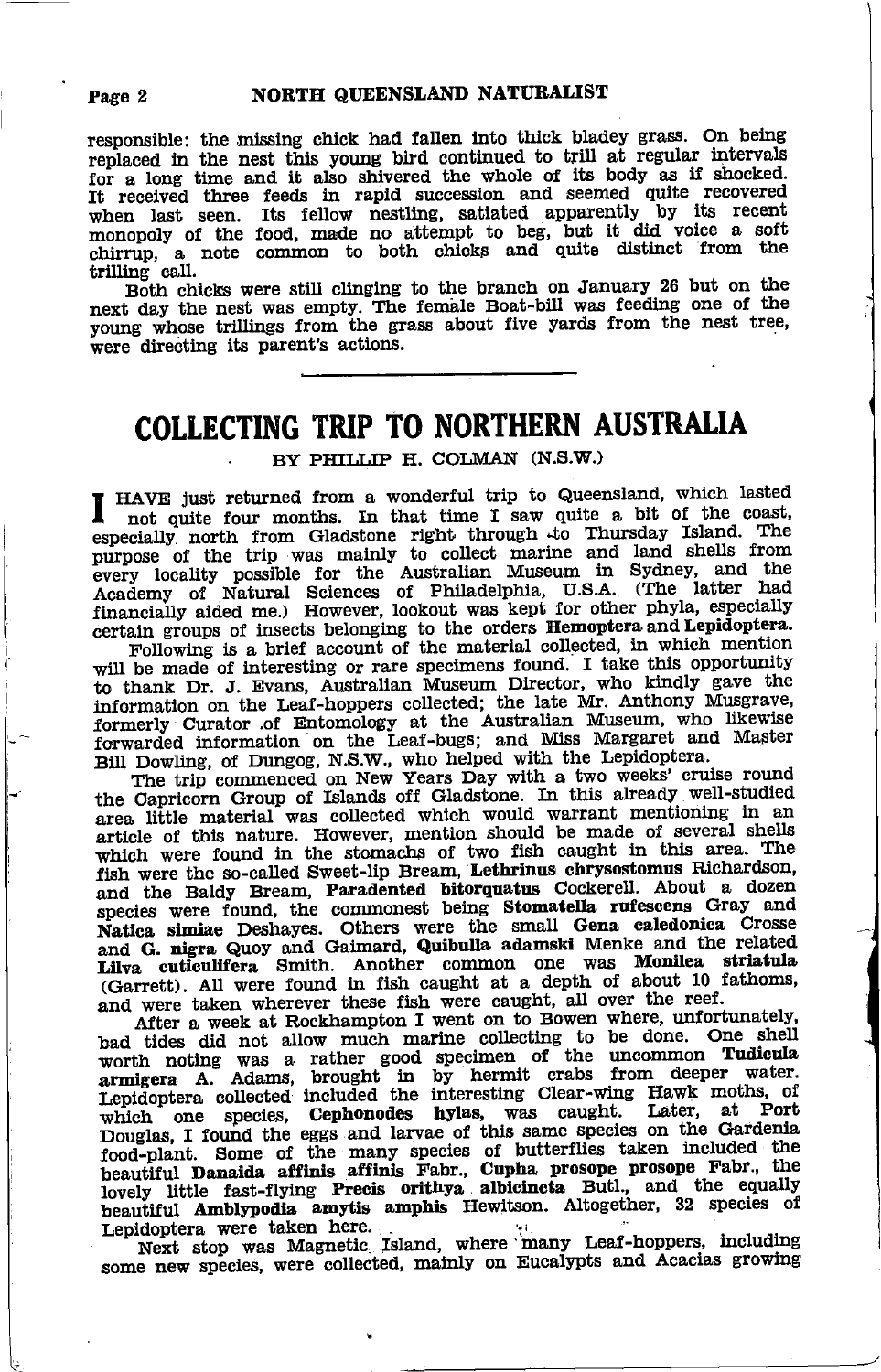plentifully there. They included the small Eurymelids, all species of which are attended by ants, exuding a sweet syrup which is very attractive to the ants. Some members of this group are black with brightly colored markings, while others are correspondingly drab.

This island is a butterfly collector's paradise, especially if he is from the south. The number of species found here was astounding, and I met many northern types I had hitherto not seen out of collections. The beautiful, rather rare and fast flying **Papilio agamemnon ligatus** Papilio agamemnon ligatus Rothschild I caught several times. The commoner Blue Triangle, P. sarpedon choredon Felder, was there in literally thousands, and also very common was the Blue Tiger, Danaida melissa hamata Macleay. An interesting fact I noted here was that, while the small dry season form of the male Common Eggfly, Ifypollmnas bollna nerlna Fabr., waa very common all over the island, the female was extremely rare. I cannot account for this, as wherever else I went in Queensland the females were nearly as common as their mates. One notable exception in the butterfly world everywhere I went in Queensland was the large Red Wanderer, Danaida plexippus Linne.<br>On the whole of my travels I saw only three of these insects.

In the coral rocks of the reef on this island were found large colonies of that interesting marine aquatic spider, Desis crosslandi Pocock. Every rock harboured a whole colony of them, an interesting fact, as usually<br>members of the Desis family do not like their own company, solitude being<br>their wish. In a hole made by boring shells of the Genus Lithophagus I found commonly up to a dozen spiders, usually two or three adults, a few more medium slze, and many small ones—and there might be a dozen<br>Lithophagus holes in the one rock, all with a spidery compliment. This<br>spider, described by Pocock in 1903 from specimens found under rocks in Zanzibar, has been well written up in the North Queensland Naturalist (Vol. 20: 100, March, 1952) by the present president, Mr. A. Read. There is not much that I can add to his article.

A shell was found on the beach at Horseshoe Bay, Magnetic Island, which is new to the Queensland marine shell check list. It is the rare Akera soluta Gmelin, which has a wide range, having been found so far Akera soluta Gmelin, which has a wide range, having been found so far<br>from Zanzibar (type locality), Ceylon, Mauritius, Phillippines, Torres Straits and New South Wales to Western Australia. (Colman, Phillip, 1958. Proc. Roy. Zool. Soc., N.S.W., 88-9. fig.)

Some time was spent in Cairns, but very little collecting was done there. Various leaf-bugs were collected, including the shield-bug, Bromocoris souefi (Distant) and the very common Physopelta famelica Stal. Various Lepidoptera were taken including the beautiful male Papilio ulyssis joesi<br>Butl., but nothing rare was taken.<br>I stayed at Port Douglas for three weeks, but again tides were bad, and

so much raln fell I did not do very well at all. gome catches are worth mentioning. Six specimens of the recently described cone shell Virroconus imperator Woolacott were found in the rocks along the shore east of the wharf, and two very interesting small shells were taken from Four Mile Beach. One, a so-far unidentified Leiostraca was found parasiting the common sand dollar Arachnoides placenta, with sometimes up to six on the one Echinoderm, and the other, also unidentified, but a bivalve belonglng to the Scintillas, whlch was found always, and only, in the holes thrabited by the large Mantis Shrimp, Squilla mantis. It lived about a foot or more down the holes, crawling (yes, a bivalve that crawls!) around the sides of the hole, completely unmolested by the larger and more feroclous host.

From Port Douglas I went inland to Atherton for two weeks, where, in various places, some interesting land and freshwater snails were collected.<br>On Mr. Jim Bravery's property I obtained several species of snails buried deep under boulders. Among them were Subullna octona Bruguiere which f found in all stages of growth from the minute embryo to the full adult quarter-inch specimen, and several other species. In the Barron River headwaters near Hypipamee Crater several specimens of Jardinella thaanumi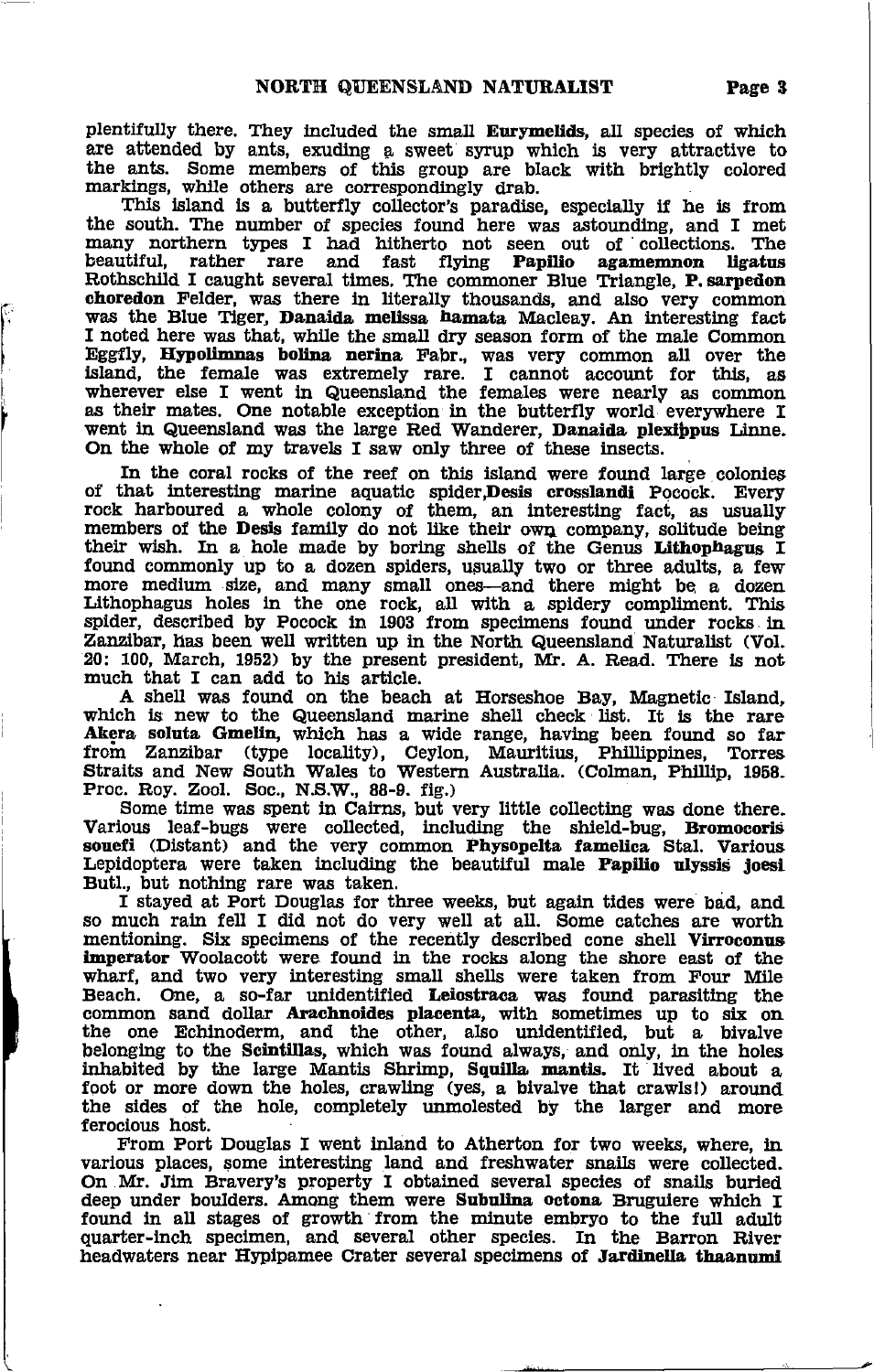Pilsbry, were taken, with some of the peculiar limpet-like Pettancylus sp. I have the state pine forests at Wongabell, countless hundreds of the large Xanthomelon pachystylum Pfeiffer were found dead, together with lesser amounts of the large Hadra webbi incalida Ired. In the rain-forest at Kairi two specimens of the Parmacochiea fischeri Sm. were taken crawling on the wet plants of the forest floor. In this same forest several interesting leaf-hoppers were caught.

The final trip was by boat to Thursday Island, but bad weather and lack of time did not allow for much collecting. On Raine Island, on the other Barrier Reef off Cape York Peninsula, a beautiful specimen of Conus auticus Linne was taken, with several good specimens of Lambis lambis Linne. new species of Epitonium. This island, with many others along this part of the Barrier Reef, plays host every year to many bird rookeries. On Raine Island alone there were about eight species nesting at the time I visited it, including a small rookery (10 nests) of the graceful but bullying Frigate<br>Bird, Fregata eriel Gould. Sooty and White-capped Noddies (Sterna fuscata Linne and Anous minutus Boie) and Brown Gannets, Sula leucogaster Boddaert, were the most common of the feathered inhabitants. Returning to Cairns I watched from the boat while about 200 Pelicans (Pelecanus<br>conspicillatus Temminck) carried on the job of rearing young on their "own" island, Pelican Island.

There is still a quantity of material that I have not had time to work yet, but in this article I have attempted to mention most, if not all, of the more interesting species met.

## CHECK-LIST OF BIRDS OF THE ATHERTON **TABLELAND**

(Continued)

By James Bravery, R.A.O.U., and John Orrell, F.R.G.S.A., R.A.O.U.

Column One: The local name of the bird.

Column Two: The Scientific name of the bird followed by names by which it is known in other parts of Australia.

Column Three: Numbers in this column indicate the page on which reference may be made in Cayley's "What Bird is That?"

| 61. FLYCATCHER,   | Seisura inquieta.                                                                                                                                                                                                                   |
|-------------------|-------------------------------------------------------------------------------------------------------------------------------------------------------------------------------------------------------------------------------------|
| Restless.         | Scissors-grinder, Grinder, Dishwasher                                                                                                                                                                                               |
|                   | (68)<br><b>Crested Wagtail.</b> $\qquad \qquad \qquad \qquad \qquad \qquad$                                                                                                                                                         |
| 62. FLYCATCHER,   |                                                                                                                                                                                                                                     |
| Pied.             | Kaup's Flycatcher, Black-Breasted                                                                                                                                                                                                   |
|                   | (24)<br>$\bf{Flycatcher.}$ , we are setting the contribution of $\bf{F1ycatchar.}$                                                                                                                                                  |
| 63. FLYCATCHER.   | Monarcha melanopsis. A same                                                                                                                                                                                                         |
| Black-Faced.      | (25)<br>Carinated Flycatcher. $\frac{1}{2}$ and $\frac{1}{2}$                                                                                                                                                                       |
| 64. FLYCATCHER,   | $Monarcha$ , triviagata. $\qquad \qquad \text{mod} \quad \text{s}$                                                                                                                                                                  |
| Spectacled.       | (25)<br>Black-fronted Flycatcher                                                                                                                                                                                                    |
|                   | $Carterornis$ leucotis $\longrightarrow$ asianoles                                                                                                                                                                                  |
| 65. FLYCATCHER    |                                                                                                                                                                                                                                     |
| White-eared.      | $\sim$ 126) . The come $\langle m \rangle$ and $\langle m \rangle$ (26)                                                                                                                                                             |
| 66. FLYCATCHER    | Myiagra cyanoleuca. Personal all alle and                                                                                                                                                                                           |
| Satin.            | Shining Flycatcher, Satin Sparrow, $\cos \pi$ (74)                                                                                                                                                                                  |
| 67. GRASS BIRD.   | <b>Megalurus galactotes.</b> The same states of the set of the set of the set of the set of the set of the set of the set of the set of the set of the set of the set of the set of the set of the set of the set of the set of the |
| Tawny.            | White-throated Fly-Eater, and a dealery                                                                                                                                                                                             |
| しったりき             | <b>White-throated Bush Warbler.</b> $\frac{109}{2000}$                                                                                                                                                                              |
| 68. GOOSE, Maned. | Chenonetta jubata.                                                                                                                                                                                                                  |
|                   | (243)<br>Wood-duck.                                                                                                                                                                                                                 |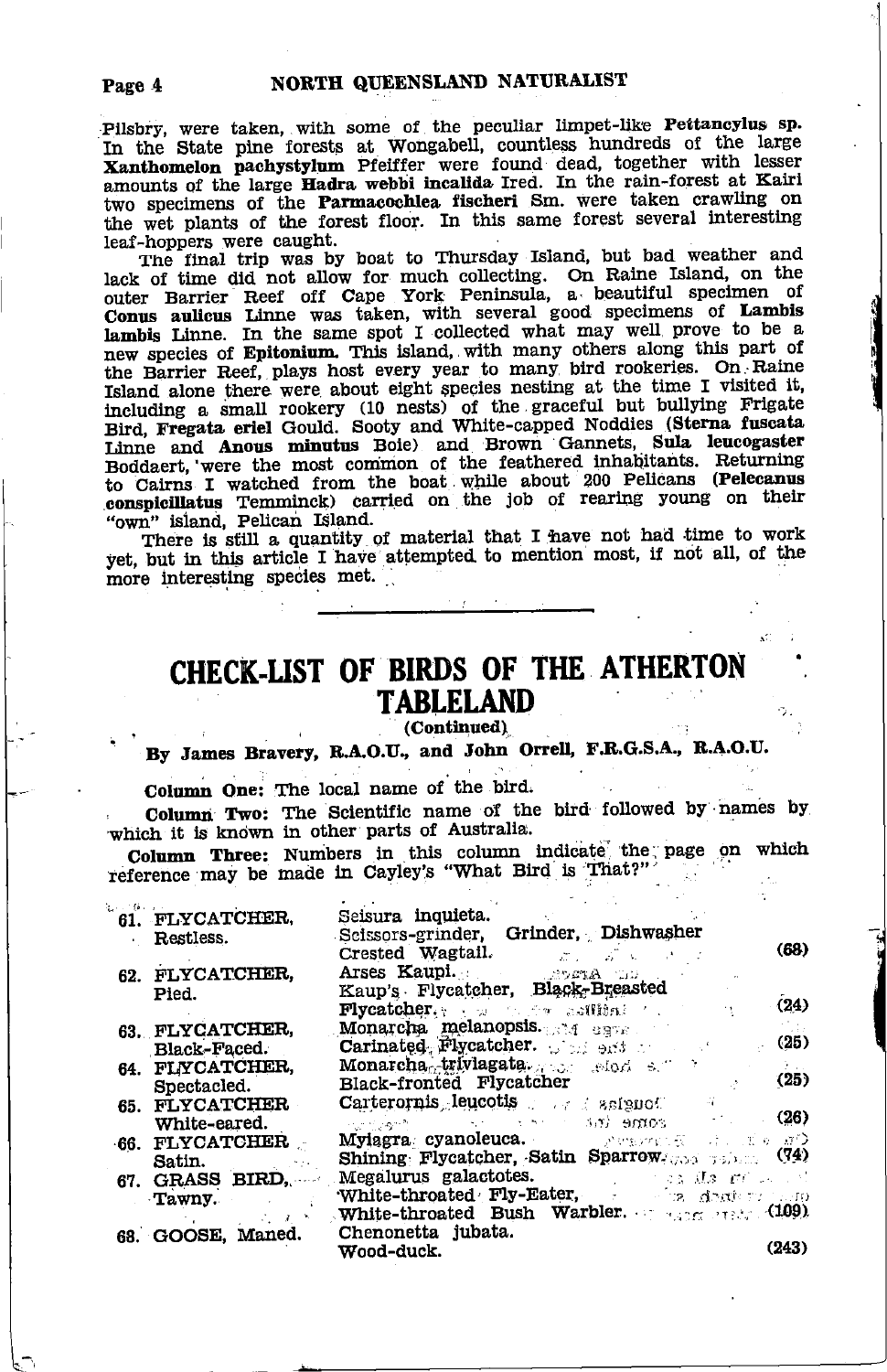### NORTH QUEENSLAND NATURALIST Page 5

| 69. GOOSE, Pygmy.                         | Nettapus pulchellus.<br>Green Goose-Teal, Green Pygmy Goose.                                     | (243)               |
|-------------------------------------------|--------------------------------------------------------------------------------------------------|---------------------|
| 70. GREBE, Little.                        | Podiceps ruficollis.<br>Black-throated Grebe, Red-necked Grebe<br>Babchick, White-bellied Diver. | (224)               |
| 71. GREBE,<br>Hoary-Headed.               | Podiceps poliocephalus.<br>Dabchick, Tom Pudding.                                                | (225)               |
| 72. HARRIER,<br>Spotted.                  | Circus assimilis.<br>Spotted Swamp-Hawk, Jardine's Harrier.                                      | (210)               |
| 73. HERON.<br>Nankeen Night.              | Nycticorax caledonicus.<br>Nankeen Crane.                                                        | (248)               |
| 74. HERON.<br>White Faced.                | Notophoyx novae hollandae.<br>White-fronted Heron, Blue Crane.                                   | (237)               |
| 75. HERON.                                | Notophoyx pacifica.<br>Pacific Heron, White-necked Crane.                                        | (238)               |
| White Necked.<br>76. HERON, Pied.         | Notophoyx aruensis.                                                                              | (238)               |
| 77. HONEYEATER,<br>Brown.                 | Gliciphilia indistincta.<br>Least Honeyeater.                                                    | (169)               |
| 78. HONEYEATER.<br>Lewin.                 | Meliphaga Lewini.<br>Yellow-eared Honeyeater, Banana Bird.                                       | $\langle 9 \rangle$ |
| 79. HONEYEATER,<br>Lesser Lewin.          | Meliphaga analoga.<br>Yellow-spotted Honeyeater.                                                 | (82)                |
| 80. HONEYEATER,<br>Scarlet.               | Myzomela sanguinolenta.<br>Sanguinous Honeyeater, Blood-Bird.                                    | (101)               |
| 81. HONEYEATER,<br>Banded.                | Myzomela pectoralis,                                                                             | (102)               |
| 82. HONEYEATER,                           | Conopophilia rufogularis.                                                                        |                     |
| Rufous Throated.                          | Red-throated Honeyeaster.                                                                        | (103)               |
| 83. HONEYEATER,<br>Macleay.               | Meliphaga albilineata.<br>White-striped Honeyeater.                                              | (93)                |
| <b>84., HONÉYEATER,</b><br>White-cheeked. | Meliornis niger.<br>Moustached Honeyeater.                                                       | (171)               |
| 85. HONEYEATER,                           | Entomyzon cyanotis.                                                                              |                     |
| Blue-faced.                               | Banana-bird, Blue-eye.<br>Melithreptus albogularis.                                              | (87)                |
| 86. HONEYEATER,<br>White-throated.        | White-chinned Honeyeater.                                                                        | (105)               |
| 87. HAWK,                                 | Accipiter cirrocephalus.                                                                         |                     |
|                                           | Collared Sparrow. Sparrow-hawk, Chicken-hawk.                                                    | (206)               |
| 88. HAWK, Crested.                        | Baza subcristata.                                                                                | (212)               |
| 89. HAWK, Brown.                          | Falco berigora.<br>Cackling Hawk.                                                                | (208)               |
| 90. HARRIER,                              | Circus approximans.                                                                              |                     |
| Swamp.                                    | Gould's Harrier, Allied Harrier, Swamp<br>Hawk, Wheat Hawk, Kahu.                                | (210)               |
| 91. IBIS,                                 | Threskiornis spinicollis.                                                                        |                     |
| Straw-necked.                             | Farmer's Friend, Dryweather Bird,<br>Letter-bird.                                                | (234)               |
| 92. IBIS, White.                          | Threskiornis molucca.                                                                            |                     |
| かけ 逆に                                     | Black-necked Ibis, Sickle-bird.                                                                  | (234)               |
| 93. IBIS, Glossy.                         | Pelgadis falcinellus.<br>Black Curlew.                                                           | (223)               |
| .94. JABIRU.                              | Xenorhyncus asiaticus.                                                                           |                     |
| αt αwas:                                  | Black-necked Stork.                                                                              | (5)                 |
| <b>:9670KESTREL,</b>                      | Falco cenchrioides.                                                                              |                     |
| <sub>9</sub> . <b>Nankeen.</b>            | Windhover, Mosquito Hawk, Sparrow<br>Hawk.                                                       | (206)               |
| edar vilbur                               |                                                                                                  |                     |

Blue Kingfisher, Water Kingfisher,<br>River Kingfisher.

97. KINGFISHER, Alcyone azurea. Azure.

 $\overline{a}$ 

J

 $(219)$ 

L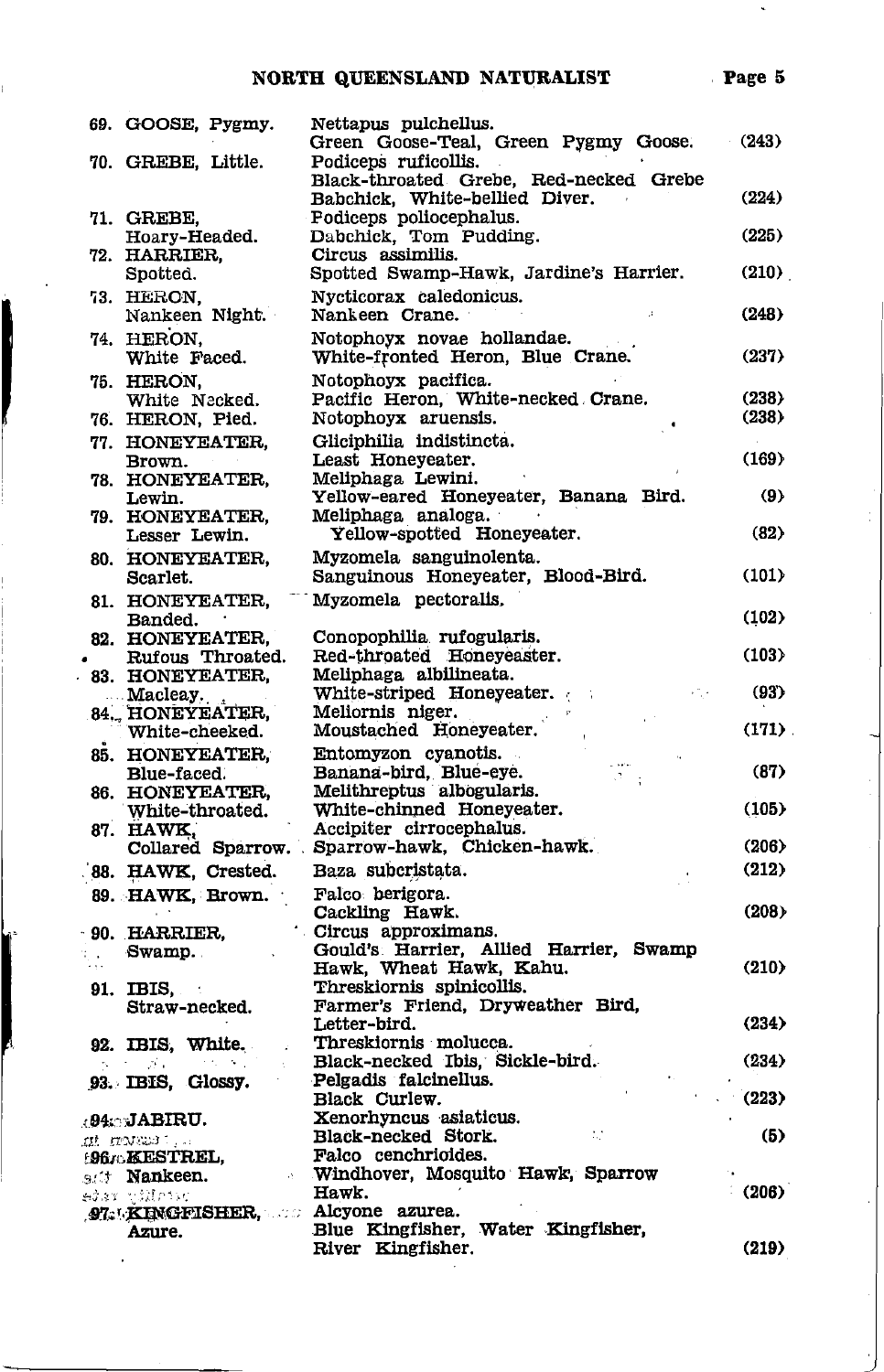#### NORTH QUEENSLAND NATURALIST

| 98. KINGFISHER.<br>Sacred. | Halcyon sanctus.<br>Wood Kingfisher, Forest Kingfisher, |       |
|----------------------------|---------------------------------------------------------|-------|
|                            | Green Kingfisher.                                       | (75)  |
| 99. KINGFISHER.            | Halcyon macleayi.                                       |       |
| Forest.                    | Macleay's Kingfisher, Bush Kingfisher,                  |       |
|                            | Blue Kingfisher.                                        | (77)  |
| 100. KINGFISHER.           | Alcyone pusilla                                         |       |
| Little.                    |                                                         | (219) |
| 101. KINGFISHER.           | Halcyon pyrropygius.                                    |       |
| Red Backed.                | Golden Kingfisher.                                      | (76)  |

#### 1st January, 1959, to 21st June, 1959 ADDITIONS TO ATHERTON DISTRICT BIRD LIST

Chlidonias hybrida. Whiskered Tern (Marsh Tern).  $(1)$ 

Tringa hypoleucos. Common Sandpiper.<br>Hydroprogne caspia. Caspian Tern.  $(2)$ 

 $(3)$ 

 $(4)$ Leptolophus hollandicus. Cockatiel.

Haliastur sphenvrus. Whistling Eagle.  $(5)$ 

Meliphaga Flava. Yellow Honeyeater.  $(6)$ 

Meliphaga frenata. Bridled Honeyeater (Mountain).<br>Oriolus flavocinctus. Yellow Oriole.<br>Eopsaltria australis. Little Yellow Robin.  $(7)$ 

 $(8)$ 

 $(9)$ 

Turnix varia. Painted Quail.  $(10)$ 

Pardalotus mclanocephalus. Black-Headed Pardalote.  $(11)$ 

-J. V. BRAVERY.

### **RAINBOW BIRD**

T THIS time of the year the Rainbow Bird (Metrops ornatus) is digging nesting burrow. This bird is one of the most beautiful in Australia, and a close examination will reveal the wonderful array of colors it displays.

This handsome bird prefers the open spaces to the thick forest country and procures its food and drink on the wing. It is usually seen sitting on a dead limb or fence post, from which it darts to catch some insect or other and often returns to the same perch to await the passing of another tasty morsel. If the insect caught is large and active the bird will kill it by hitting it against the perch. A thirsty Rainbow Bird will obtain its drink of water by skimming the surface and scooping it up with its beak. Its erratic flight and graceful, swooping glides, showing the vivid bronze of the wings, is a delight to watch.

In the breeding season, October to February, the bird is often sitting near the mouth of the burrow, which is a slanting tunnel, usually, in sandy soil, from one to three feet long. At the end is a rounded cavity lined with the wings and castings of insects. The eggs are glossy white, possibly nature's reason being that they are easier for the bird to see in the dark hurrow.

One peculiarity of this bird is that the young can fly as soon as they leave the nest. When they are ready to leave the mother calls them out and they come to the mouth of the burrow to take wing and quickly learn to catch insects for themselves.

Although the bird builds an excellent burrow, it does not make much attempt to conceal the entrance which is usually in a shallow depression in the ground near a tuff of grass, and is easily seen because of the mound<br>of sub-sand taken from the burrow is of a lighter color than the<br>surrounding surface. Even though the young fly so soon, the mortality rate is high and the remains of birds are often seen near the nesting place,

#### Page 6

 $\epsilon$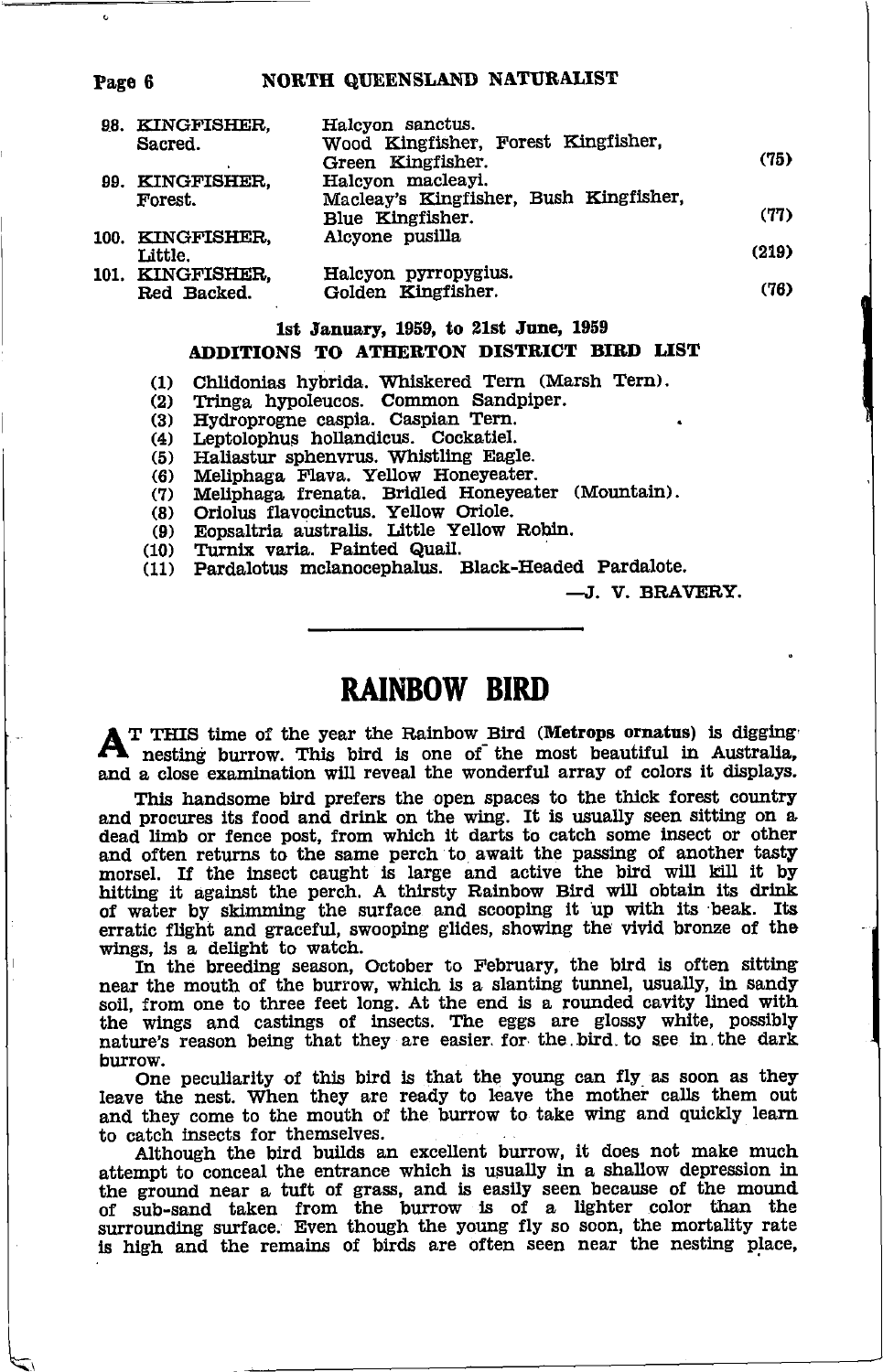possibly due to cats waitlng to pounce on the unswpecting adult blrd as it emerges.

However, the large batch of eggs-five to seven-ensure the survival of the species.

Several vernacular names are glven to thts blrd-Sphretail, Pintail, Bee-eater and Kingfisher. The first two because of the distinctive elongated feathers in the tail, the third because it does eat bees, but they are only a minor part of its diet and the harm done is far outweighed by the amount of insect pests it destroys.

-L. V. McFARLANE

## MR. ANTHONY MUSGRAVE — OBITUARY NOTICE

#### PHILLIP H. COLMAN

 $\mathbf{A}$ <sup>T</sup> 3.00 a.m. on the 4th June, 1959, Mr. Anthony Musgrave passed on. Those of us who were fortunate enough to know this man, both as a friend and in his official capacity as Curator of Insects at the Australian Museum; those who for many years have been guided by his writings; and those many others who for many years to come will benefit from his work, will mourn his passing.

Born at Cooktown, North Queensland, on July gth, 1895, Mr. Musgrave joined the staff of the Australian Museum as a cadet on February 7th, 1910, and achieved the Chair of Curator ten years later on June 1st, 1920. His first article was published fur April, 19U, and in the 48 years from <sup>1910</sup> until his death this year he had published 109 papers, of which six were written in conjunction with others. Several more are still in the hands of the printers. He spent many years working on the Archnidae, and is now considered one of THE world authorities on this Class of Arthropods.

A Qulet, humble man, his personality and dignity endeared him to all with whom he came in contact. His sense of humor was never amiss, and many an happy hour I spent chatting with him. He was never too busy when it came to helping a novice to the entomological world

He could not live forever, but his memory wlll,

# N.Q.N.C. JouRNAt - CLUB PROGRESS

PRIL, May and June, representing the third quarter of this year's A activities, has experienced a prolonged spell of wet weather conditions. Nonetheless, members have been able to arrange their field days by one monthly excursion to a wild life sanctuary, one to Tinaroo Creek and one<br>to Rocky Point, all well attended and certainly diversified in their attractions.

Large general meetings continue to prevail and enjoy screenings of interesting color slides and instructive talks, which is most gratifying to the lnterestlng color slides and instructive talks, which is most gratifyhg to the organlsers and the entertatrers aUke, and the Club's appreclation to those providing these attractions must be forever on record, insofar as their<br>co-operation provides an answer to the query each month by members "What's on?"

Council meetings also continue to be well attended, which denotes the interest and loyalty of the council's executive.

During the three months under review four more members have been approved to add to the Club's ever-growing strength and flve proposed for endorsement, all with a wide range of natural history chosen for their study. Tabled exhibits at the monthly meetings, in their extensive wide range